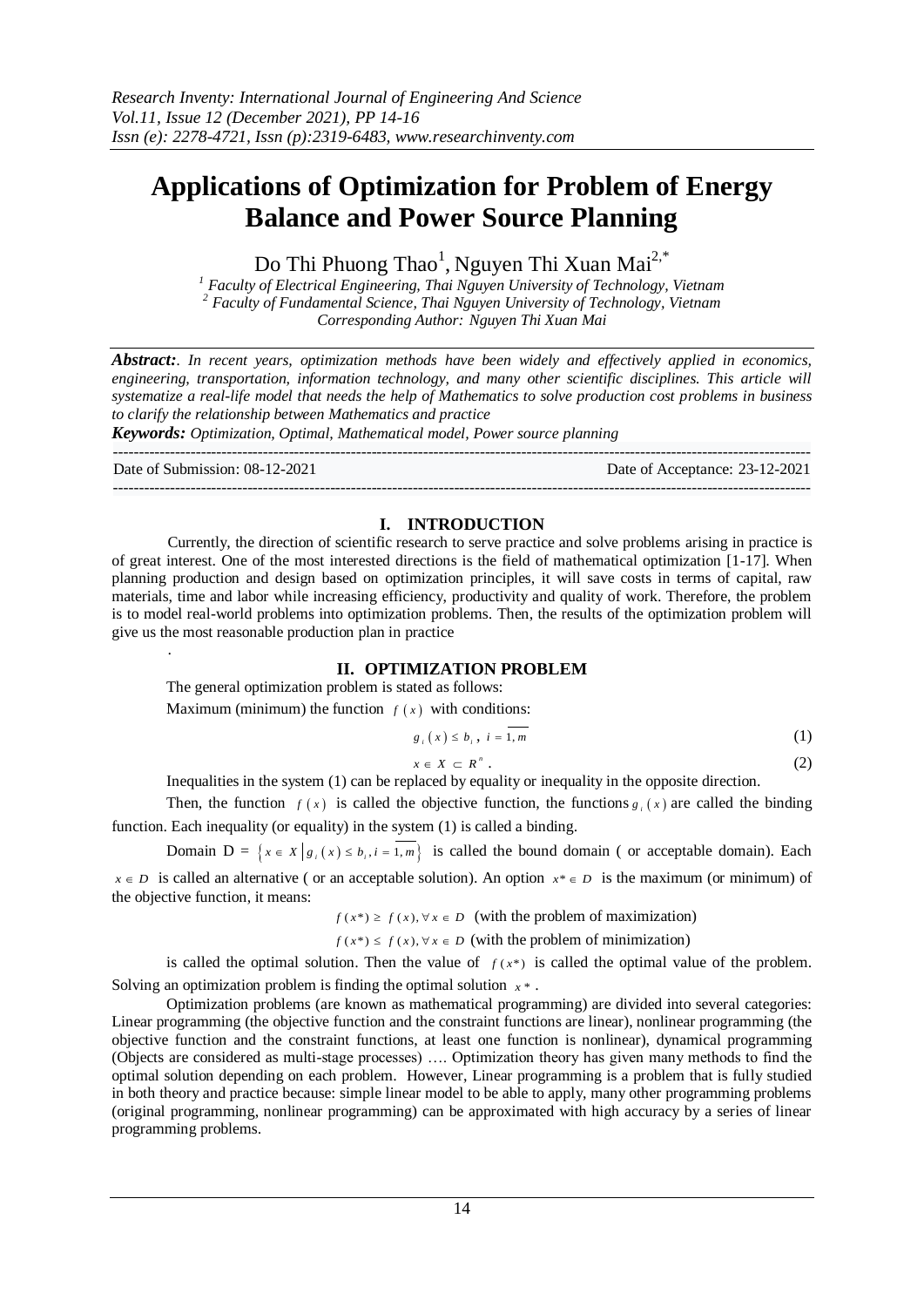## **III. MODEL OF OPTIMIZATION FOR THE PROBLEM OF ENERGY BALANCE AND POWER SOURCE PLANNING**

The modeling process of a real-world system consists of four steps:

**Step 1:** Build a qualitative model for the problem. In this step, we often state the model in words, in diagrams and give the conditions to be satisfied and the goals to be achieved.

**Step 2:** Describe the qualitative model through mathematical language. Specifically, it is necessary to determine the objective function (the most important) and express the conditions and constraints in the form of equations and inequalities.

**Step 3**: Use appropriate mathematical tools to solve the problem given in step 2. Sometimes, the actual problems are large, so when solving, it is necessary to program the algorithm in an appropriate programming language. appropriate, let the computer run and output the results.

**Step 4:** Analyse and verify the results in step 3, then consider whether to apply the results of the model in practice.

In the energy industry, the electricity industry is very focused. When solving the problem of electrification in an area with many different energy sources, we need to choose a reasonable way to distribute the types of power plants (thermal power, hydroelectricity, solar energy, wind energy...) suitable for the region with the lowest cost. We can consider the following real problem: Develop a plan to arrange power plants into the energy system of the region, in which it is necessary to ensure: standard power value is A, predetermined peak power is B and predetermined full-year energy production is C; expenditures on capital construction do not exceed D.

Assume that the natural conditions of the area allow the survey to build any type which among *n* types of power plants. Put  $x_i$  is the number of factories of type i;  $a_i$  is the standard capacity of a factory of type *i*;  $b_i$  is the peak capacity of a factory of type *i*;  $c_i$  is the energy produced by a factory of type *i*;  $d_i$  is the expenditure on the basic construction of a factory of type  $i$ ;  $f_i$  is the total annual energy consumption (service and control) for a factory of type *i*.

So the mathematical model of the problem becomes:

Finding the number  $x_i$  so that  $L = \sum_{i=1}^{n}$ 1 *i*  $\equiv$ 

with conditions:

$$
\begin{aligned} \text{It } L &= \sum_{i=1} f_i x_i \to \min\\ \left[ \sum_{i=1}^n a_i x_i \ge A; \sum_{i=1}^n b_i x_i \ge B \right] \\ &\left. \sum_{i=1}^n c_i x_i \ge C; \sum_{i=1}^n d_i x_i \le D \right. \\ &\left. \sum_{i=1}^n c_i x_i \ge 0, i = 1..n \right] \end{aligned}
$$

Solving the above optimization problem, we can determine the optimal solution is the set  $(f_1, f_2, ..., f_n)$ . It is the same option that the total energy consumption of the whole year for each factory of type *i* is the least.

### **IV. CONCLUSION**

The paper presents a method application of the optimization problem for the problem of energy balance and power source planning. This further elucidates the two-way intimate relationship between mathematics and practice and the important role of mathematics in practice. In the future, the author's follow-up studies will carry out research on optimization for the processes occurring in the engineering process.

#### **Conflict of interest**

The author declares no conflict of interest.

#### **ACKNOWLEDGEMENT**

This work is supported by Thai Nguyen University of Technology, Vietnam

#### **REFERENCES**

- [1]. Horst, R., & Tuy, H. (2013). *Global optimization: Deterministic approaches*. Springer Science & Business Media.
- [2]. Tuy, H., Hoang, T., Hoang, T., Mathématicien, V. N., Hoang, T., & Mathematician, V. (1998). *Convex analysis and global optimization*. Dordrecht: Kluwer.
- [3]. Migdalas, A., Pardalos, P. M., & Värbrand, P. (Eds.). (2013). *From local to global optimization* (Vol. 53). Springer Science & Business Media.
- [4]. Horst, R., & Tuy, H. (1997). Global optimization. *Journal of the Operational Research Society*, *48*(8), 850-850.